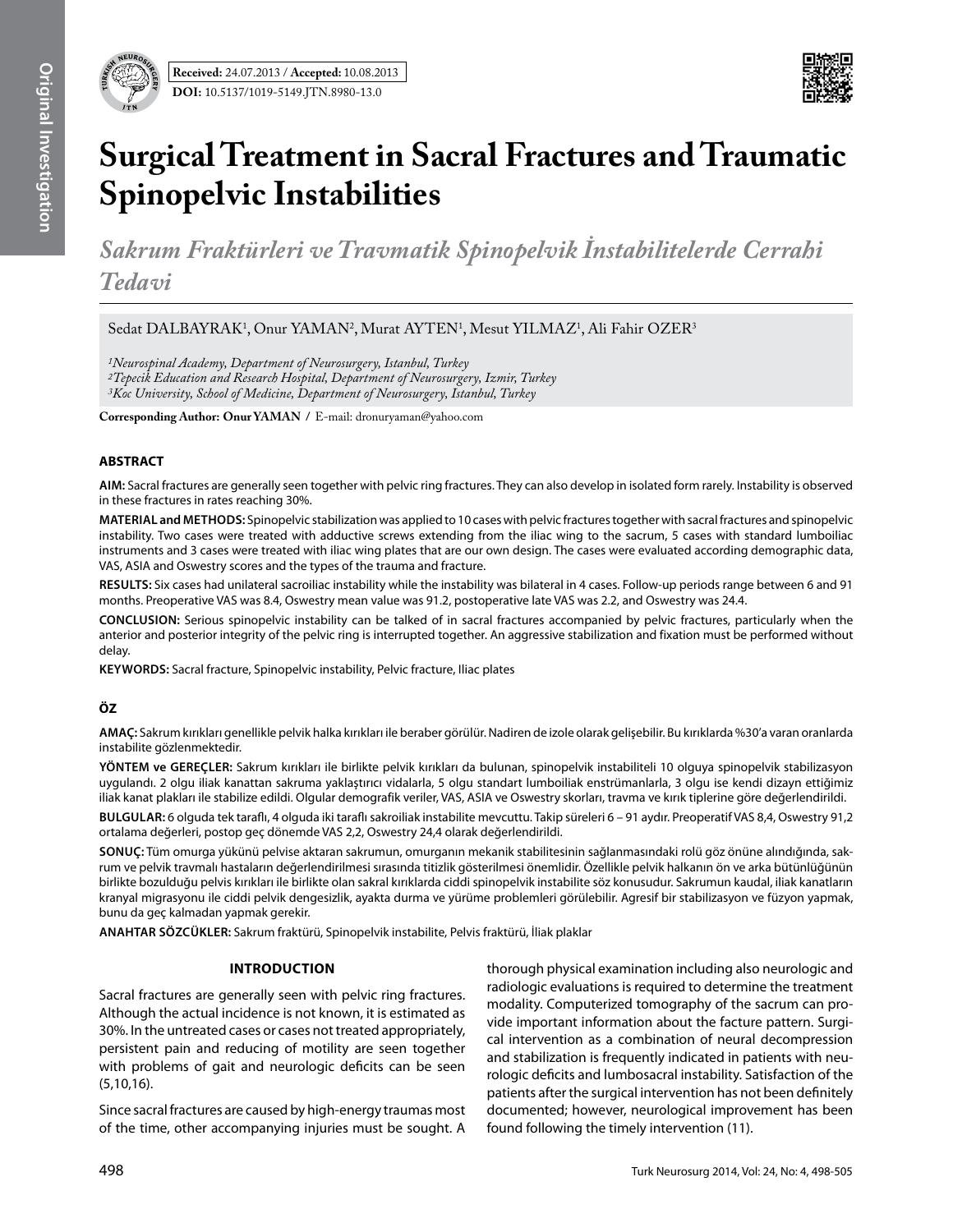Sacral fracture accompanies 45% of all the pelvic fractures. Less than five percent of the sacral fractures are isolated injuries. They mostly occur with direct impact or falling on the sacrum (2). Neurologic injuries accompany 25% of the sacral fractures. Thirty percent of all the sacral fractures are diagnosed in the late period. When the anatomic importance of the sacrum as the bony ring of the pelvis and its role in the mechanic stability is considered, meticulousness in the evaluation of the patients with pelvic trauma is essential (4,15). When the literature is reviewed, it is seen that the injury mechanism resulting in sacral fractures are typically highenergy mechanisms. Sacral fractures are frequently missed at the initial presentation. A high index of suspicion and targeted examination are recommended with these reasons, because delayed diagnosis mostly cause poor outcome. Thoracolumbar fractures can also be present in patients with known sacral fractures (10,14).

Sacral fractures have been classified by Denis et al. (4). This classification divides sacrum to 3 regions according to the neural foramina (Figure 1). Fractures of the first region are in the lateral of the neural foramen, fractures of the second region pass through the foramina, and fractures of the third region involve the spinal canal. Fractures of the first region are the most frequent fractures and are together with the

deficits of the sciatic nerve or with L5 nerve radix in 6% of the cases. Fractures of the second region is the second most frequent pattern and L5, S1 and S2 radix lesions are present in 28% of the unilateral injuries. Fractures of the third region are the type with the most neurologic deficits and 60% of the patients are symptomatic. Intestinal, bladder and sexual dysfunction develops in 76% of the patients with third region fractures and neurologic symptoms. Differentiating between the upper and lower transverse fractures is important as regards treatment since neurologic injuries are frequent in the third region injuries. The lower transverse fractures mostly occur in the S4 level and symptomatic. The upper transverse fractures occur in levels higher than the S4 level and the free fragments within the sacral canal are important (10,16).

## **Material and Method**

Ten cases operated because of sacral fracture and spinopelvic instability were examined retrospectively. Reasons of application, fracture types occurring as a result of the trauma, preoperative and postoperative ASIA neurologic status scale scores, VAS and Oswestry scale scores and clinical conditions are evaluated. Radiologically, preoperative and postoperative changes with computerized tomography, MRI, and plain x-rays were examined.



**Figure 1:** Classification of sacral fractures (4).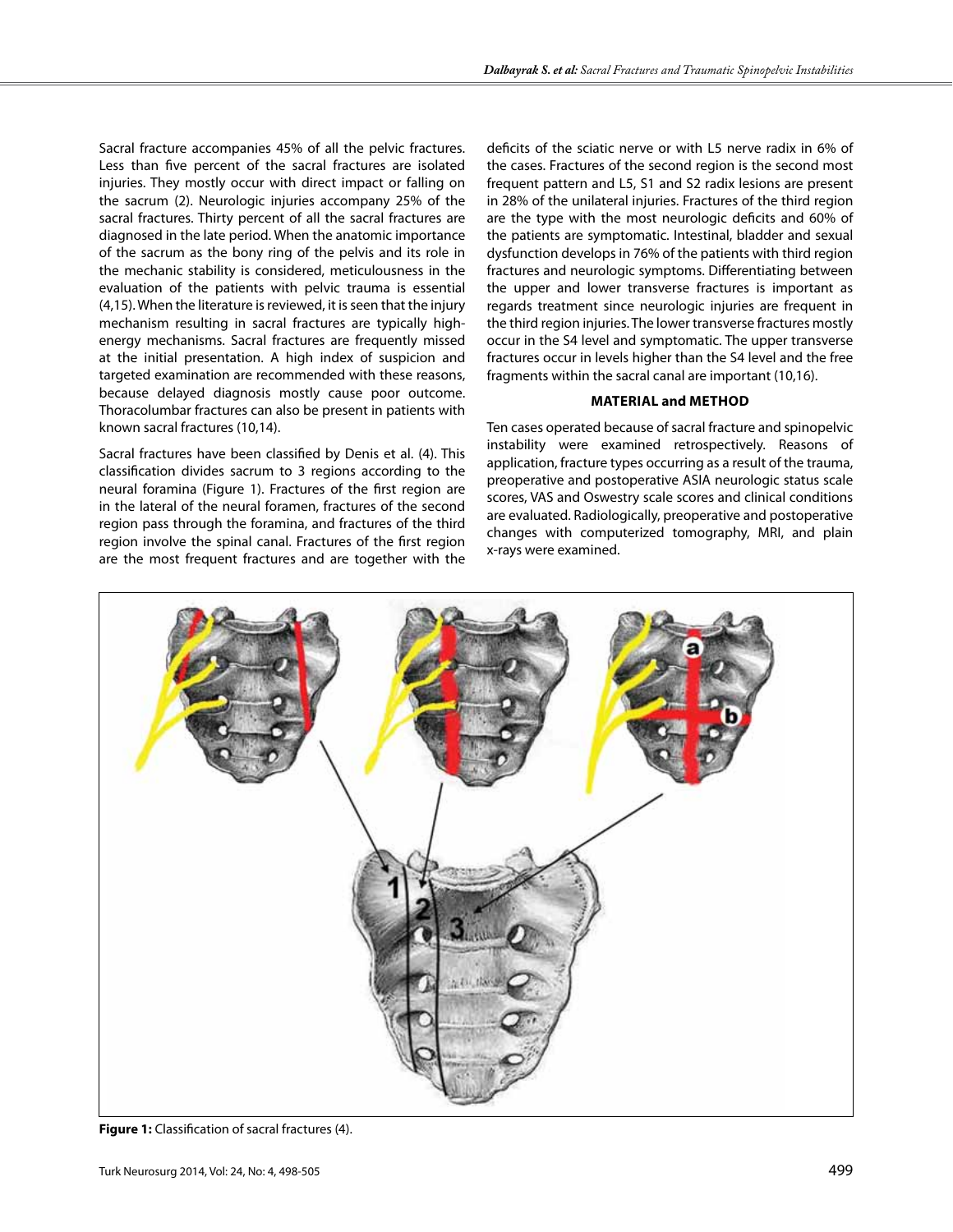Sacral fractures were classified according to Denis sacral fracture classification.

All the patients were operated under general anesthesia in prone position with the accompaniment of biplane scopy and under elective conditions.

## **Results**

Six of the cases are males (60%), and 4 are females (40%). Ages range between 17 and 54 and the mean age is 28.8. The causes of trauma are traffic accident in 5 cases (50%), falling from a height in 4 cases, out of which 2 are suicidal (40%), and falling of a heavy object in one case (Table I).

Sacral fracture types were evaluated according to Denis. There was type 1 in 4 cases, type 2 in 3 cases and type 3 fractures in 2 cases. There was unilateral sacroiliac instability in 6 cases and bilateral sacroiliac instability in 4 cases.

In one case (case 9) there was no fracture in the sacrum. Together with a dissociation fracture in the left iliac wing, there was dissociation in the sacroiliac joints bilaterally and sacroiliac dislocation accompanied by the caudal displacement of the sacrum.

Three cases were operated in the early period (2-10 days), and 7 cases were operated in the late period (21-320 days) (Table II).

As regards complications, postoperative infection developed in one patient with L5-S1 facet joint dislocation and sacral fracture that L4-Sacral stabilization was performed in an attempt to preserve the sacroiliac joint. Infection was successfully treated with medical therapy and hyperbaric oxygen therapy. Later, pseudoarthrosis developed and spinopelvic stabilization was performed in a second operation using iliac wing plates.

| Case   | Age | <b>Sex</b> | <b>Fracture</b><br><b>Type</b> | Preop<br><b>VAS</b> | <b>Postop</b><br><b>VAS</b> | Preop<br><b>Oswestry</b> | <b>Postop</b><br><b>Oswestry</b> | <b>Preop</b><br><b>ASIA</b> | <b>Postop</b><br><b>ASIA</b> | <b>Urine/anal</b><br><b>Incontinence</b> |
|--------|-----|------------|--------------------------------|---------------------|-----------------------------|--------------------------|----------------------------------|-----------------------------|------------------------------|------------------------------------------|
| 1. YT  | 34  | M          |                                | 8                   | $\mathbf{0}$                | 90                       | 10                               | C                           | E                            |                                          |
| 2. SK  | 22  | F          | 3                              | 9                   | $\overline{2}$              | 86                       | 14                               | A                           | A                            | $+$                                      |
| 3. RB  | 30  | M          | 3                              | 9                   |                             | 94                       | 22                               | D                           | E                            |                                          |
| 4. NC  | 27  | M          | 2                              | 9                   | 3                           | 90                       | 18                               | C                           | E                            | $+$                                      |
| 5. SB  | 17  | F          | $\mathfrak{D}$                 | 8                   | 2                           | 92                       | 28                               | C                           | D                            | $+$                                      |
| 6. GA  | 29  | F          | 1                              | 9                   | $\overline{4}$              | 96                       | 34                               | D                           | E                            |                                          |
| 7. NS  | 18  | F          |                                | 9                   | 3                           | 92                       | 20                               | D                           | F                            |                                          |
| 8. MK  | 20  | M          | $\overline{2}$                 | 9                   | $\overline{2}$              | 90                       | 24                               | E                           | E                            |                                          |
| 9. MT  | 37  | M          | ۰                              | 10                  | 4                           | 94                       | 36                               | D                           | D                            |                                          |
| 10. GS | 54  | M          |                                | 8                   |                             | 88                       | 16                               | E                           | F                            |                                          |

**Table I:** Clinical Evaluation of the Patients and Fracture Types According to the Denis Classification

**Table II:** Reasons of Trauma of the Cases, Additional Pathologies and the Treatments Applied

| Case no | <b>Reasons of Trauma</b>                    | <b>Operation</b><br><b>Day</b> | <b>Surgical Modality Used</b>                                       | <b>Additional Pathologies</b>                   |  |
|---------|---------------------------------------------|--------------------------------|---------------------------------------------------------------------|-------------------------------------------------|--|
| Case 1  | Falling of a heavy object on<br>the patient | 90                             | Iliosacral screws                                                   | Pelvic fracture                                 |  |
| Case 2  | Falling from a height                       | 45                             | T11-Iliac stabilization                                             | L1Burst fracture -paraplegic                    |  |
| Case 3  | Traffic accident                            | 320                            | 14-Iliac stabilization                                              | Pelvic fracture                                 |  |
| Case 4  | Traffic accident                            | 2                              | L4-Iliac stabilization $+$<br>decompression                         | Pelvic fracture                                 |  |
| Case 5  | Falling from a height                       | 42                             | L <sub>3</sub> -Iliac stabilization                                 | Pelvic fracture                                 |  |
| Case 6  | Traffic accident                            | 5<br>88                        | 1: L4-sacral stabilization<br>2. Stabilization with L4-iliac plates | L5-S1 facet interlocking $+$<br>Pelvic fracture |  |
| Case 7  | Traffic accident                            | 21                             | Stabilization with L4-iliac plates                                  | Pelvic fracture                                 |  |
| Case 8  | Traffic accident                            | 38                             | Stabilization with L3-Iliac plates                                  | Pelvic fracture                                 |  |
| Case 9  | Falling from a height                       | 75                             | Stabilization with L4-iliac plates                                  | Sacroiliac dislocation                          |  |
| Case 10 | Falling from a height                       | 10                             | Iliosacral screws                                                   | Dissociation of the symphysis<br>pubis          |  |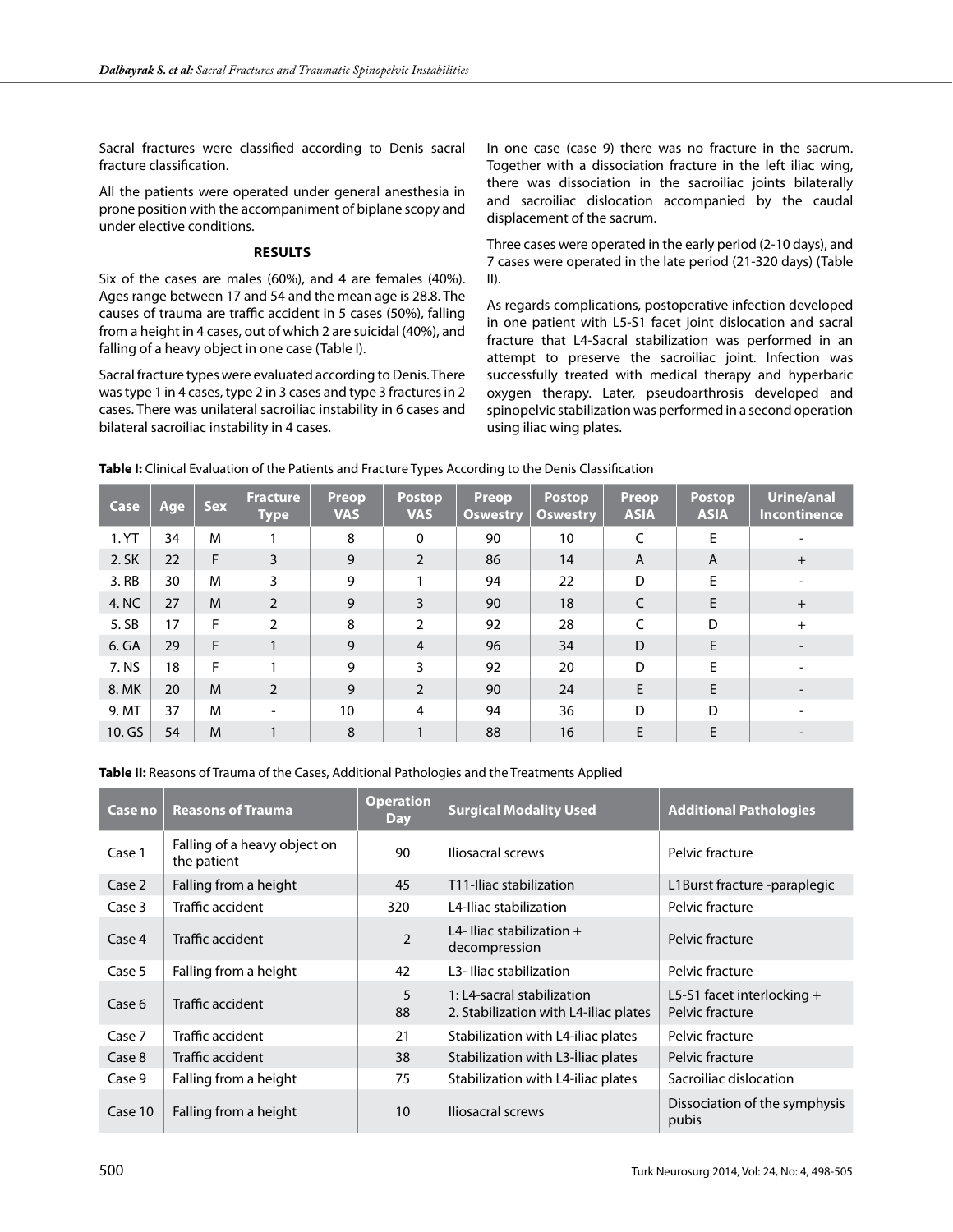

**Figure 2:** 17-year-old female. Suicide, falling from a height. Denis zone 2 sacral fracture and dislocation, spinopelvic unilateral dissociation together with pelvic fracture on the same side. **A)** The patient was operated on day 42. Preoperative traction and intraoperative reduction was tried; however, complete reduction was not possible. Lumboiliac stabilization and fusion was performed.



**Figure 3:** 22-year-old female. Falling from a height. **A)** Denis zone 3 sacral fracture and T12 Burst fracture, paraplegic, ASIA A. **B)** Spinopelvic stabilization and fusion between T10 and iliac wings. Postoperative year 4: ASIA A, fusion is completed.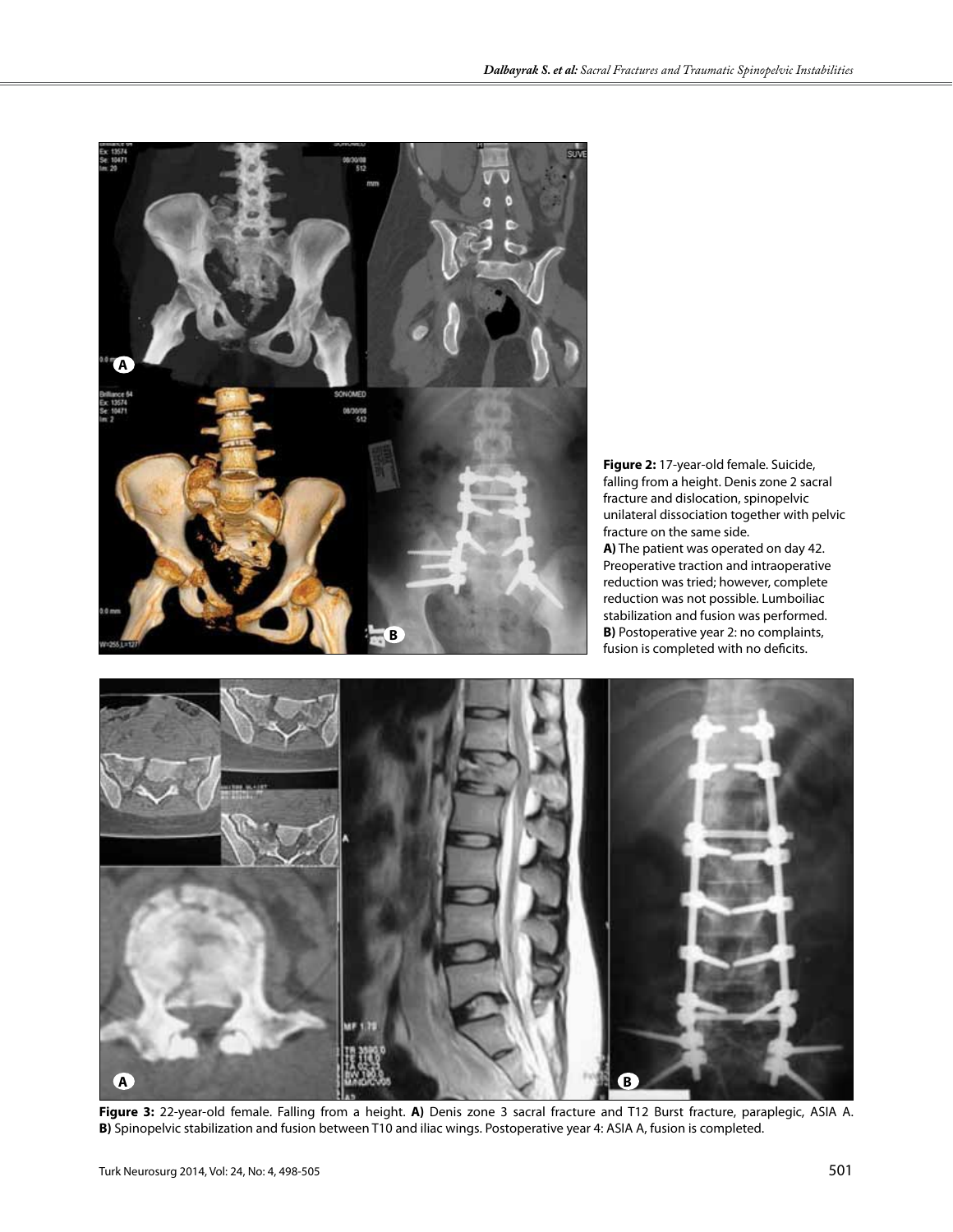Five cases were stabilized using standard lumboiliac instruments (Figure 2A,B; 3A,B), 2 cases with adduction screws extending from the iliac wing to sacrum (Figure 4), and 3 cases with iliac wing plates that are our own design (Figure 5A-C). The surgical approaches used are outlined in the Table II.

Follow-up periods range between 6 and 91 months, and the mean period is 39.2 months.

Preoperative mean values of the cases: mean VAS score has been found as 8.4, and the mean Oswestry scale score has been found as 91.2. The mean VAS in the postoperative month 6 was 2.2, and Oswestry was 24.4. The mean surgery period was 245 minutes and the amount of bleeding was 1980 ml.

#### **Discussion**

Sacral fractures constitute a series of complex damages including the interruption of the pelvic ring, nerve root damage, cauda equina syndrome, and direct or indirect damages of the spinal segments (11). In general, patients with a stable pelvis and neurologically stable are best treated with nonsurgical methods. Together with this, outcomes of the nonsurgical methods are not clear. There are several studies comparing the surgical treatments with nonsurgical treatments based on evidences. Surgical treatment indications for sacral fractures include neurologic deficits as the neural compression, fractures with pseudoarthrosis, and widespread posterior lumbosacral deterioration (5). Relative indications for surgery include the patients with multiple injuries to ensure early mobilization with the purpose of facilitating the rehabilitation of the sacral stabilization. Objectives of the surgical sacral stabilization include the stabilization of the fracture, ensuring the lumbosacral balance, improving the neurologic status and reducing all the disabilities. Surgical fixation of the sacral fractures ensures the stability allowing early mobilization, protection of the local neurovascular structures and reduced pelvic pain (3,7,11,18).

In a series with unstable first and second region fractures including 60 patients, Routt et al. showed that delays of



**Figure 4:** 34-year-old male. Falling of a heavy object on the patient **(A)** Zone 1 sacral fracture and gait problems because of spinopelvic dissociation. Radicular pain in right L5 root, EHL 3/5, AT 4/5. **B)** The patient was operated in the day 90. Following the decompression and traction, sacroiliac stabilization was ensured with two screws from the iliac wing to the sacrum and fusions. Postoperative year five 5, no pain and no deficit, fusions is completed.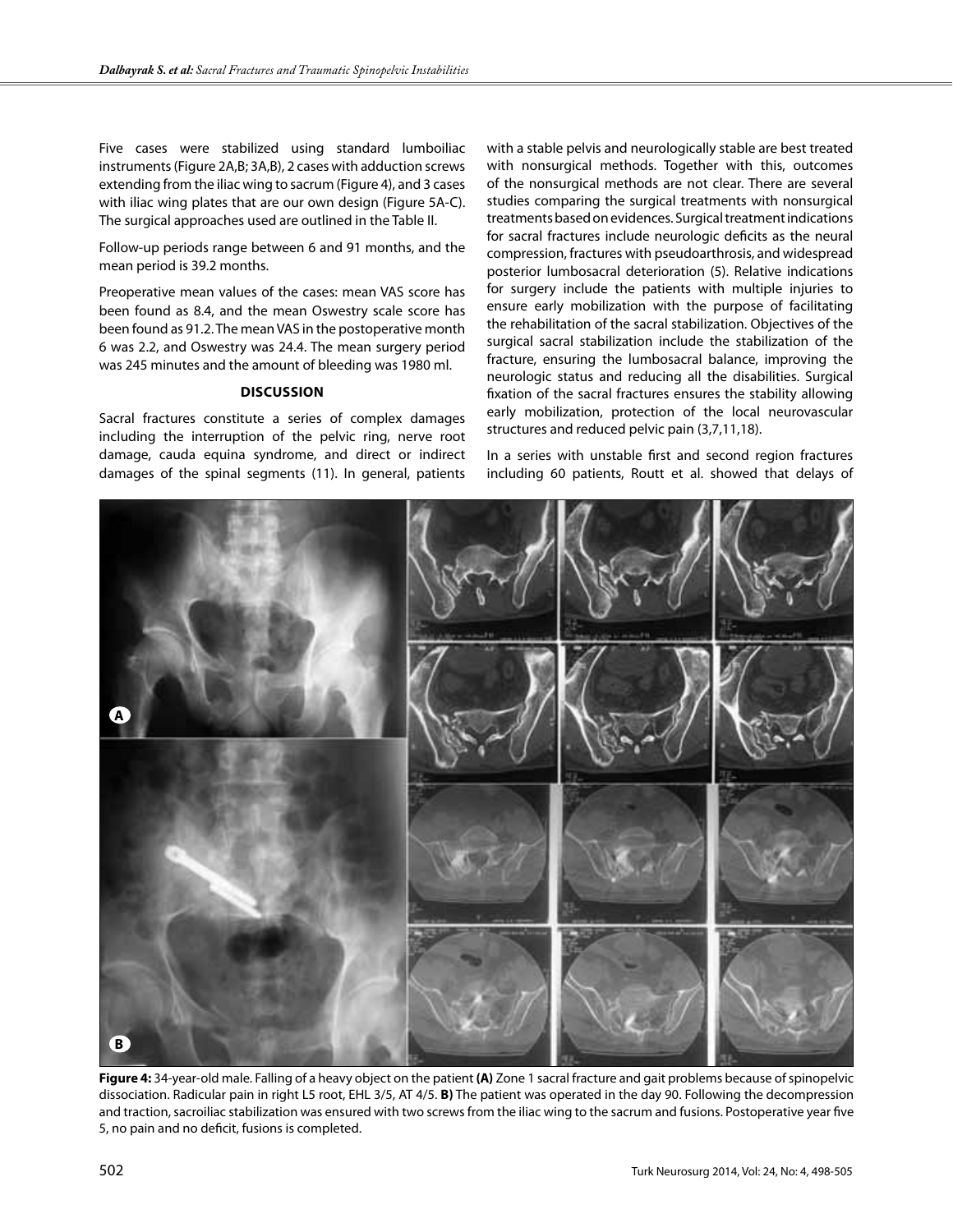

**Figure 5:** 29-year-old female. In-vehicle traffic accident: **A)** Together with Left L5-S1 facet dislocation, left Zone 1 sacral fracture, fracture and spinopelvic dissociation in the anterior of the pelvic ting bilaterally. **B)** Lumbosacral stabilization in the first operation with L5-S1 facet joint reduction and preserving the sacroiliac joint. Pseudoarthrosis developed in the postoperative period related to infection. **C)** Second operation: debridement and lumbopelvic stabilization using the iliac wing plates. Postoperative year 2: fusion has occurred, no pain and no deficit.

surgery of 5 days or longer were related to poorer closed reduction rates. Denis et al. reported that delays longer than 2 weeks had poorer outcomes in neurologically consistent patients (4,12). Late surgery was performed in 7 of our cases (70%) and this affected the success of the reduction negatively. Importance of early surgery must be stressed in preventing the spinopelvic imbalance.

Neurologic deficits can range between incomplete radicular radiculopathy to complete transection of the cauda equine. The prevalence of transection of roots in transverse sacral fractures is 35% (1,2,10,11). Contusion of the sacral roots can be possible because of the displacement in the fracture line or angulation of the sacral fractures. Sometimes the fracture is decompressive, and some other times, they can be decompressed under traction. Decompression surgery must be performed either directly with the reduction of the fracture or directly through laminectomy or foraminectomy, depending on the features of the fracture and form of the compression. Isolated decompression is not useful in transected or avulsed radix cases. There are no definite surgical indications for the decompression (1,9,15). Together with this, decompression of the sacral nerve toots is more difficult after the healing of the fracture in patients with neurologic deficits

related to sacral fractures because of epineural fibrosis and increased scarring od the sacral canal and foramen (10,16,18). Therefore, neural elements must be decompressed in the early period within 24 to 72 hours to minimize further damage (10,11). Extension of the delay in patients with canal involvement and accompanying neurologic deficit can have negative effects on the neurologic improvement (12). In our study, except for the ASIA A related to T12 Burst fracture in addition to sacral fracture (case 2-Figure 3A,B) and the patient with ASIA D dislocation without fracture (case 9), neurologic deficits improved, and surgical direct or indirect decompression ensured this.

Fountain et al. showed that patients with neurologic damage and displaced transverse sacral fractures benefit from the decompression performed with posterior approach. Progressive neurologic improvement was found in 5 patients out of 6 with neurogenic bladder and transverse sacral fractures in the period of 4 to 6 months following the decompression. The actual result of the surgical decompression is not clear in this 80% improvement reported. Patient show a tendency towards improvement; however this being a result of the decompression or the natural course is not known (5).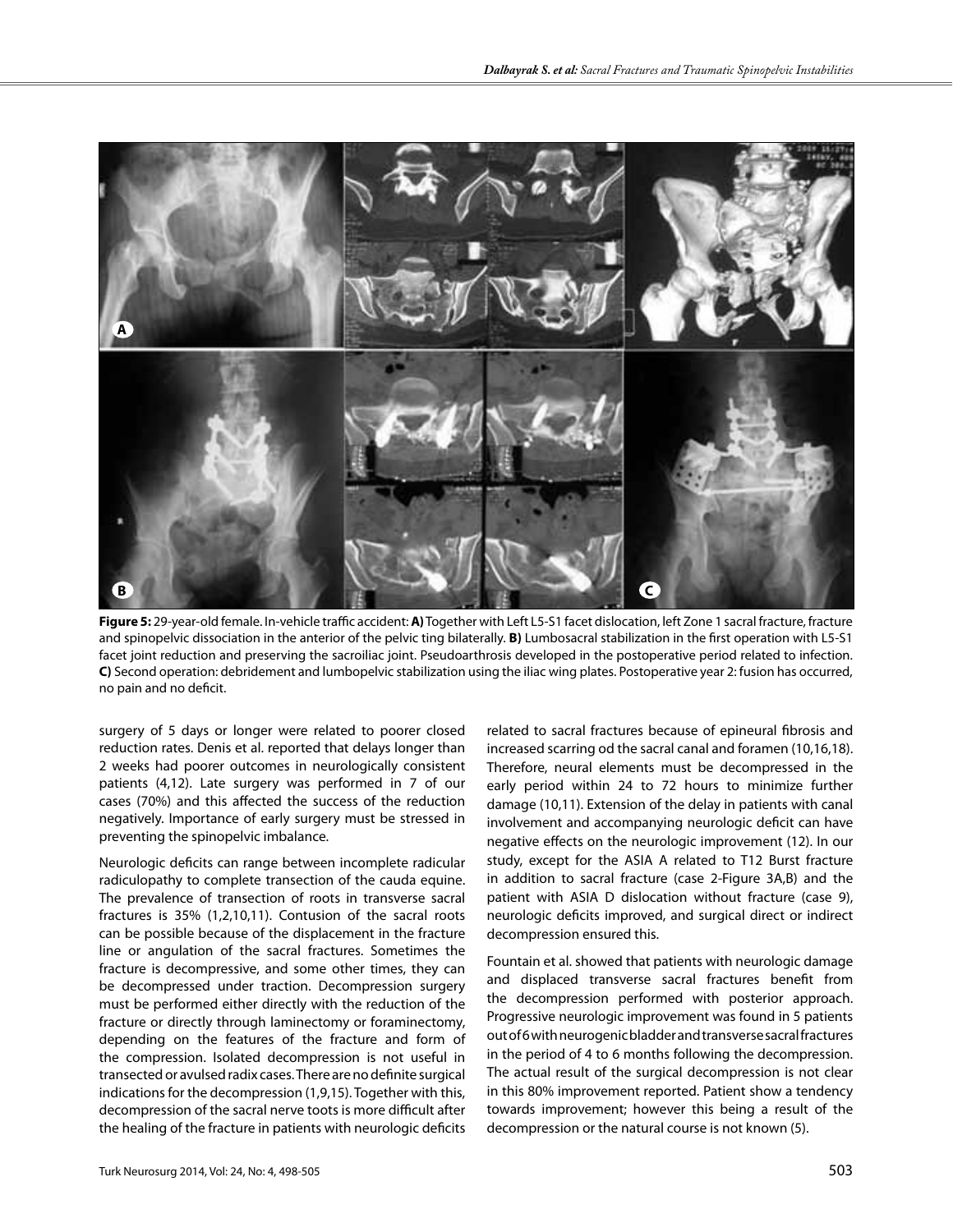Stabilization of sacral fractures is frequently applied together with decompression. Decompression alone can cause increase of instability (6,7). There are two major segments in the sacral fractures causing spino-pelvic instability. Dissociation of the spine and sacral fragment of the pelvis from the pelvis and the peripheral sacral fragment (spino-pelvic dissociation) accompanies the picture (12). Stabilization methods for the sacral fractures include anterior pelvic fixation, sacroiliac screwing, direct sacral fixation and lumbopelvic fixation with the purpose of repairing the stability of the lumbosacral joint (3,7,8,9,13). The decision for which sacral stabilization option will be used depends not only on the biomechanical requirements and degree of the fracture, but also on the tolerance of the soft tissues. The most stable construct includes longitudinal rods and lumbar pedicle screws united with transverse connectors to facilitate the reduction of the fracture and early ambulation of the patient without any support (7,8,12,15,16). In cases with complete interruption of the integrity of the pelvic anterior ring or in complicated cases, use of the plates that we have developed fixed on the iliac wings (3) in combination with other methods provide a stronger stabilization.

Lumbopelvic fixation is designed to remove the effects of instability. Anchoring the lumbosacral segmental spinal fixation onto the iliac wings will ensure solid fixation on both components of the fracture and will neutralize the forces creating deformation. This fixation method is particularly valuable, because restrictions of the sacral anatomy make the stable fixation with more conventional plate-and-screw constructs more difficult. Use of locking iliac wing plates in transverse sacral fractures have been increasing in the recent years and provides a new tool for stabilization. This technique is a rather effective method in the correction of translation deformities or residual angular deformities in transverse fractures (3).

In the literature review we performed for sacral fractures, it is stated that surgical procedures come in the first place in patients that neurological findings are prominent (1,2,4,12,13,17,18), they followed patients with neurologic complications without surgical intervention and obtained satisfactory results (6,18), current indications were not present to dictate the location of surgical decompression in patients with neurologic complications (6,12,13), there were no definite indications for the surgical or nonsurgical treatments statistically for the patients with neurologic complications (10,13,14), and there can be rewarding neurologic improvements after longterm clinical or radiological follow-up although reduction is not suitable for many patients despite all (1,3). In our study, clinical and radiological results are satisfactory after the mean follow-up period of 39.2 months. Except for the case that pseudoarthrosis developed because of infection (case 6- Figure 5), unproblematic fusion occurred in 9 case (90%). Fusion occurred in the said case also following the second operation. Near-complete improvement was seen in six patients out of eight with neurologic deficits, and neurologic improvement occurred in 75% patients (Table I).

As seen in the literature review, the reason for the lack of definite proven indications for which surgical procedures or medical follow-up would be used in patients with sacral fractures is that it has been proven that the neurological deficits can be improve within the natural course of the sacral fractures with neurologic deficits.

#### **Conclusion**

We observed the importance of surgery in ensuring the early mobilization of the patient and in preventing any possible painful deformity and pseudoarthrosis in sacral fractures with spinopelvic instability and the importance of a strong spinopelvic fixation that will provide the best biomechanical stability.

## **References**

- 1. Bodkin PA, Choksey MS: Management of a sacral fracture with neurological injury. J Orthop Sci 11(5):524-528, 2006
- 2. Bonin JG: Sacral fractures and injuries to the cauda equina. J Bone Joint Surg Br 27:113-127, 1945
- 3. Dalbayrak S, Yilmaz M, Kaner T, Gokdag M, Yilmaz T, Sasani M, Oktenoglu T, Ozer AF: Lumbosacral stabilization using iliac wings: A new surgical technique. Spine 36(10):E673-677, 2011
- 4. Denis F, Davis S, Comfort T: Sacral fractures: An important problem. Retrospective analysis of 236 cases. Clin Orthop Relat Res 227:67-81, 1988
- 5. Fountain SS, Hamilton RD, Jameson RM: Transverse fractures of the sacrum. A report of six cases. J Bone Joint Surg Am. 59(4):486-489, 1977
- 6. Griffin DR, Starr AJ, Reinert CM, Jones AL, Whitlock S: Vertically unstable pelvic fractures fixed with percutaneous iliosacral screws: does posterior injury pattern predict fixation failure? J Orthop Trauma 20(1 Suppl):S30-36; discussion S36, 2006
- 7. Keel MJ, Benneker LM, Siebenrock KA, Bastian JD: Less invasive lumbopelvic stabilization of posterior pelvic ring instability: Technique and preliminary results. J Trauma71(3):E62-70, 2011
- 8. Lindahl J: Lumbopelvic fxation for sacral fracture-dislocations. Suomen Ortopedia ja Traumatologia 32: 125-127, 2009
- 9. Lykomitros VA, Papavasiliou KA, Alzeer ZM, Sayegh FE, Kirkos JM, Kapetanos GA: Management of traumatic sacral fractures: A retrospective case-series study and review of the literature. Injury 41(3):266-272, 2010
- 10. Mehta S, Auerbach JD, Born CT, Chin KR: Sacral fractures. J Am Acad Orthop Surg 14(12):656-665, 2006
- 11. Robles LA, Plantillas E: An unusual transverse sacral fracture treated with early decompression. Case report. J Neurosurg Spine 5(6):546-549, 2006
- 12. Routt ML Jr, Simonian PT, Swiontkowski MF: Stabilization of pelvik ring disruptions. Orthop Clin North Am 28:369-388, 1997
- 13. Schildhauer TA, Bellabarba C, Nork SE, Barei DP, Routt ML Jr, Chapman JR: Decompression and lumbopelvic fixation for sacral fracture-dislocations with spino-pelvic dissociation. J Orthop Trauma 20(7):447-457, 2006